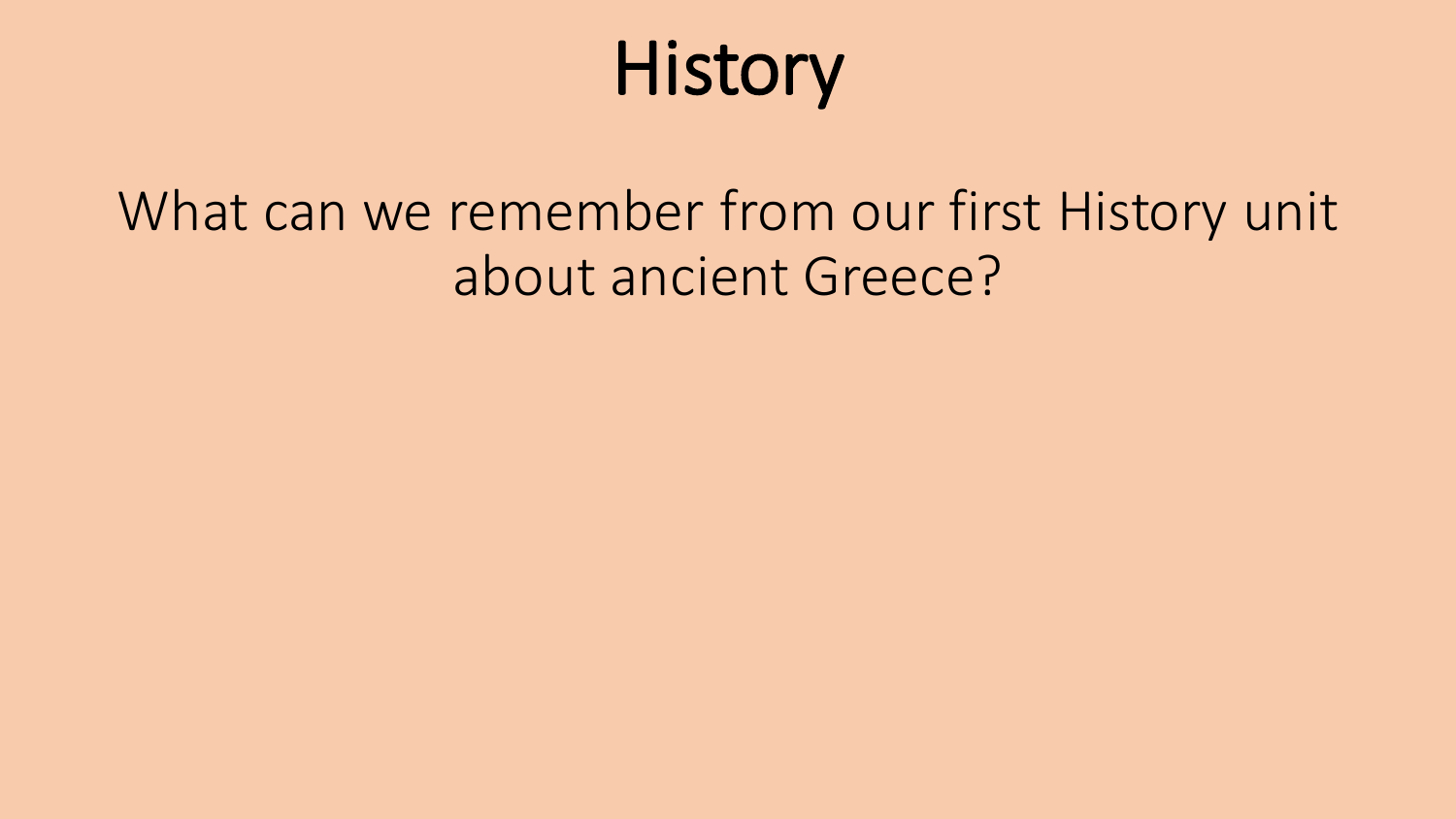In the history of the world, when were the ancient Greeks?

*BC?* 

#### *(before Christ, before year 1 AD)*

*AD?* 

*(anno domini, since the birth of Jesus, since year 1)*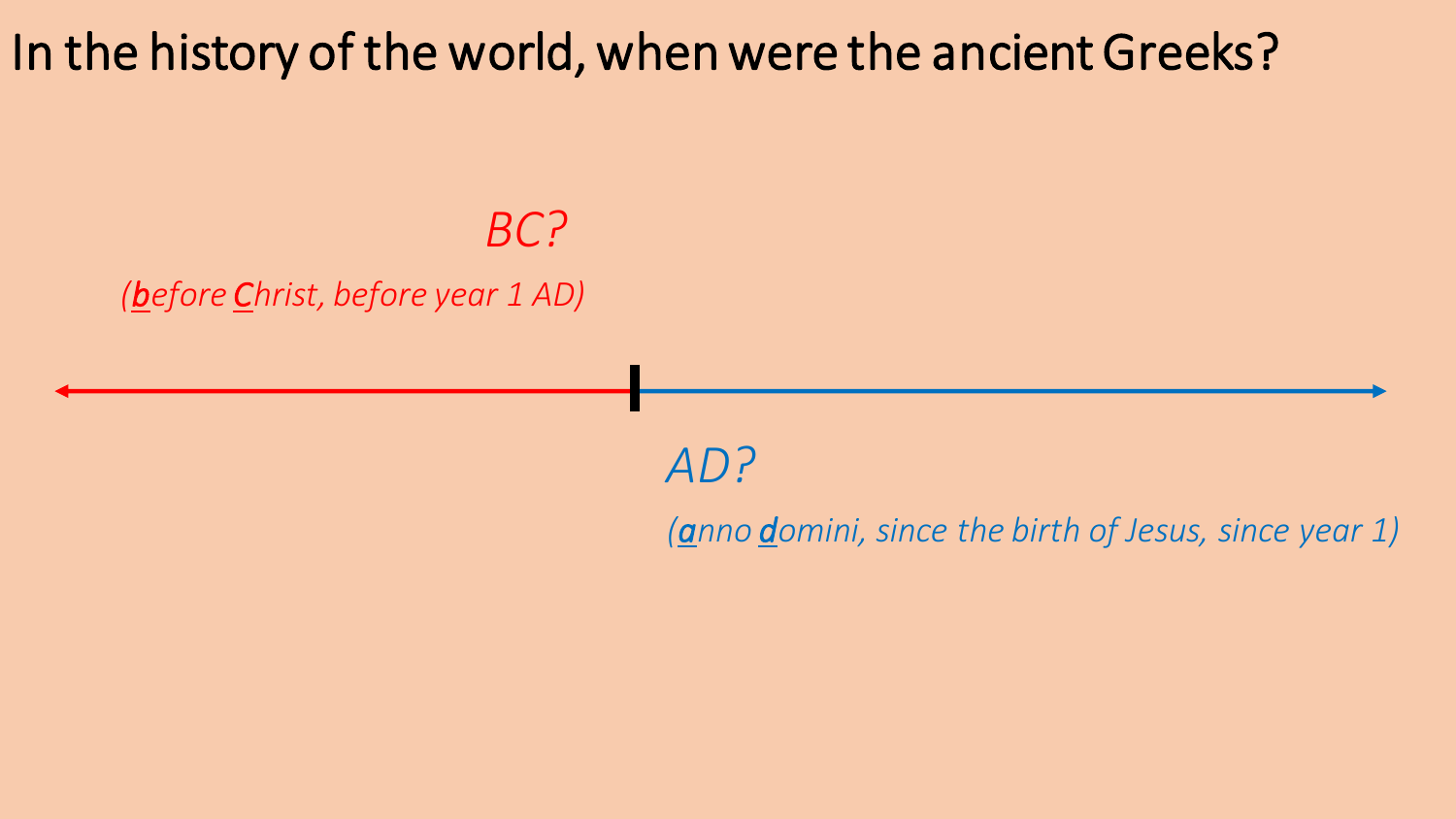### Timeline



**BC**

After the ancient Egyptians, before the Romans.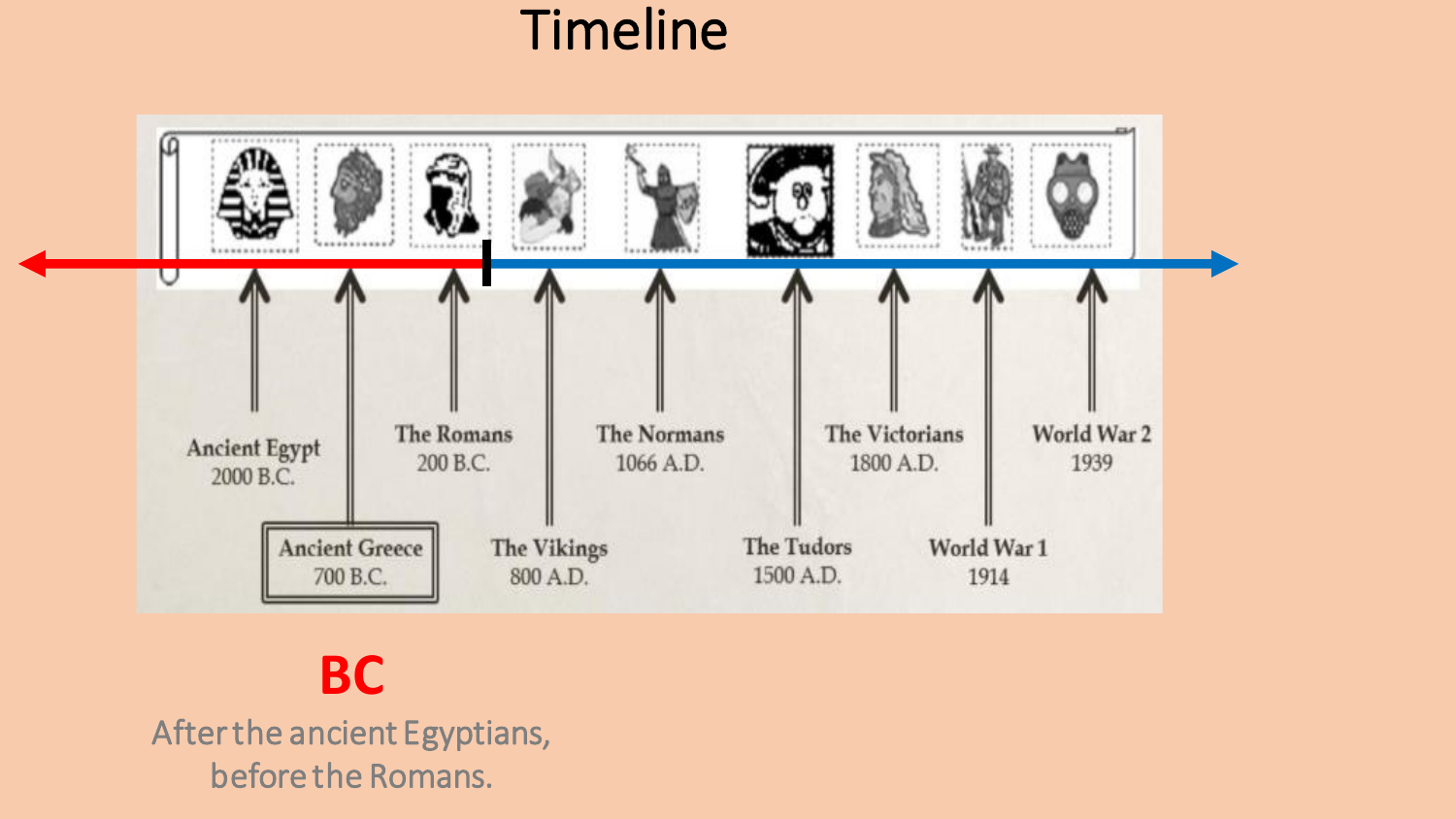#### Geographically, where in the world are we talking about?

*Can you remember?*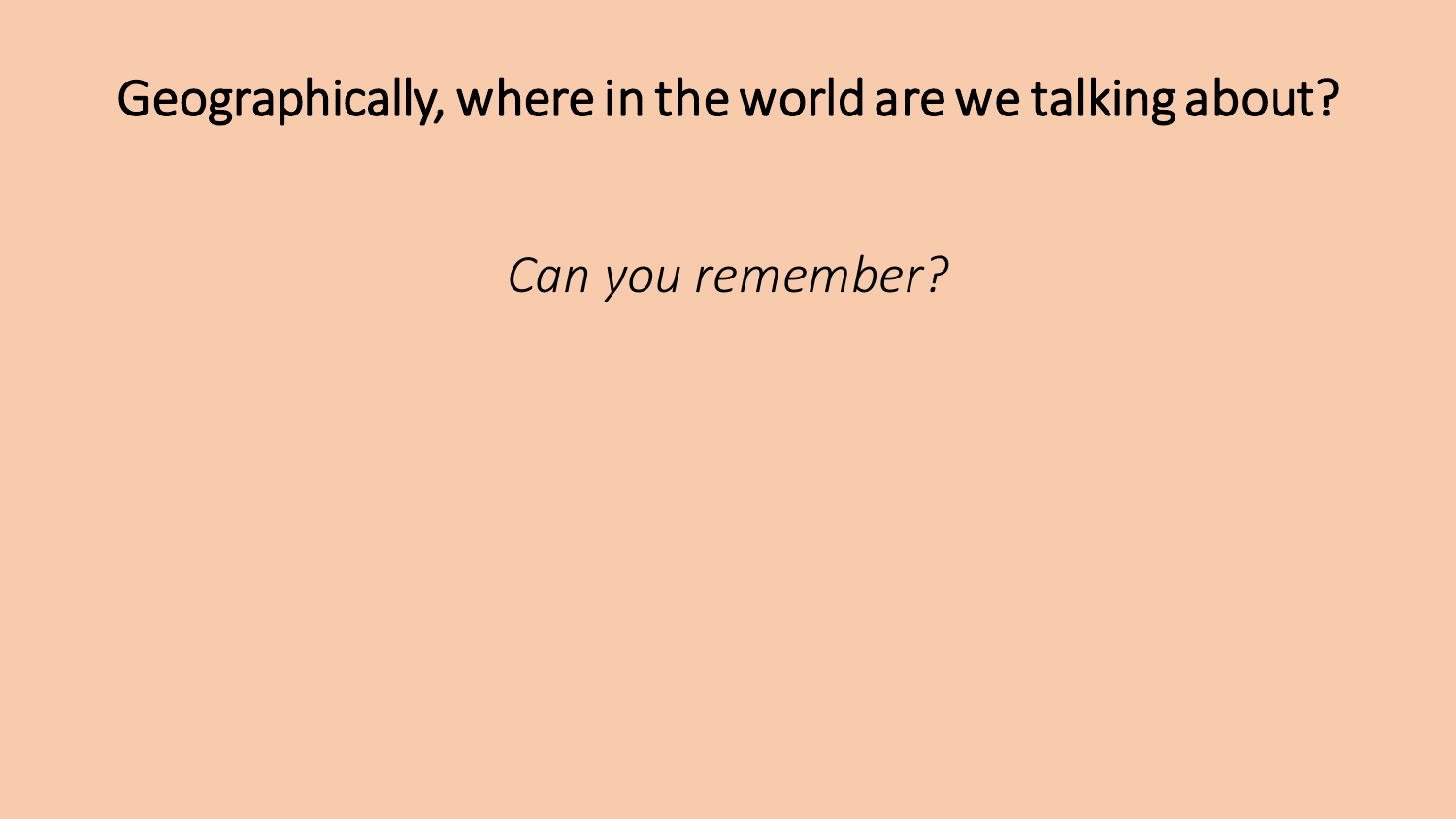Ancient Greece was not as we know Greece to be today. It was made up of many city states from different areas such as, the Greek mainland, Crete and the Greek islands, to name a few.

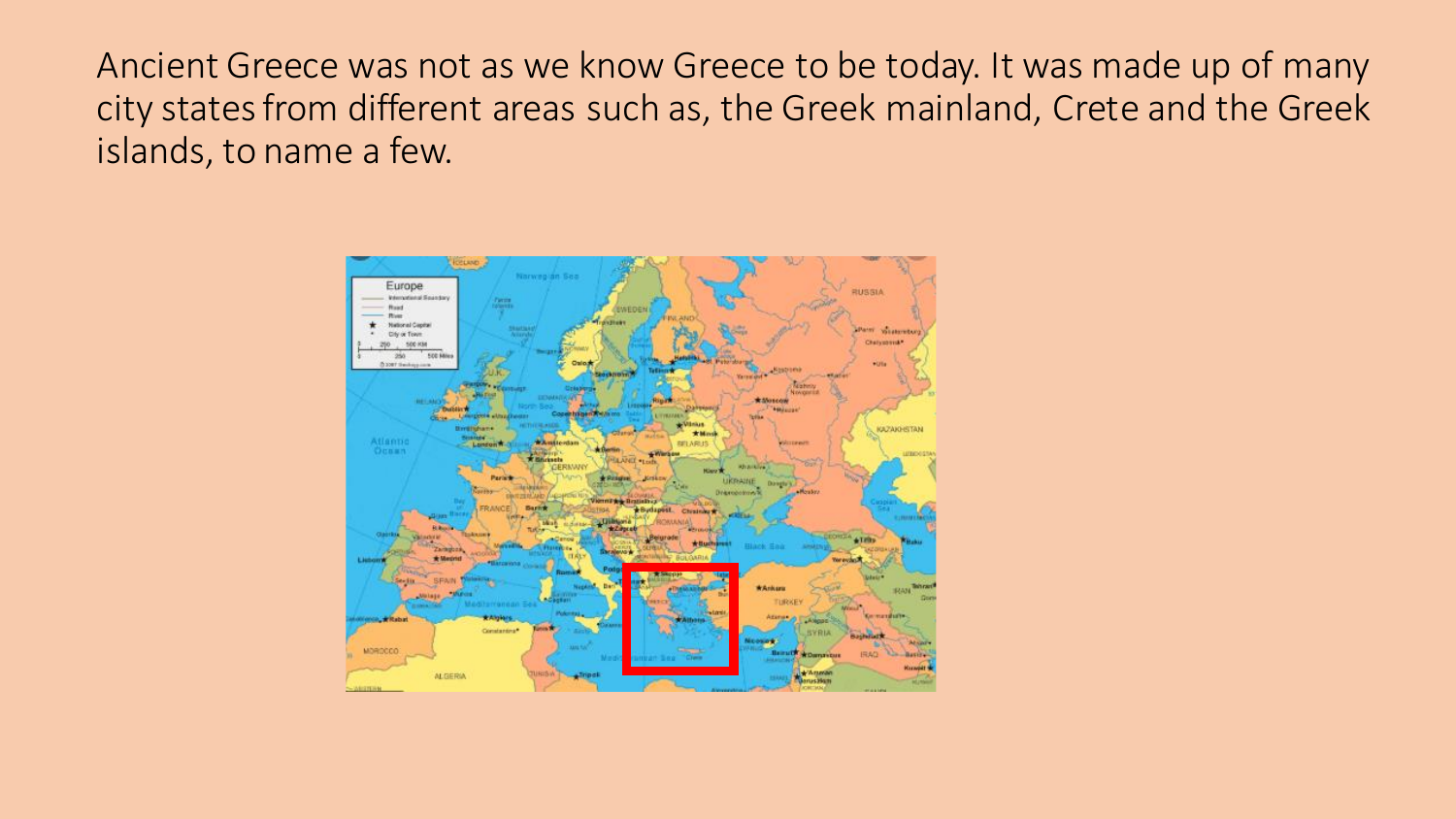#### We learnt about a few different poleis (city-states), can you remember their names?

Sp  $A$ 

 $Sy$ 

polis = city-state (singular)

poleis = city-state**s** (plural)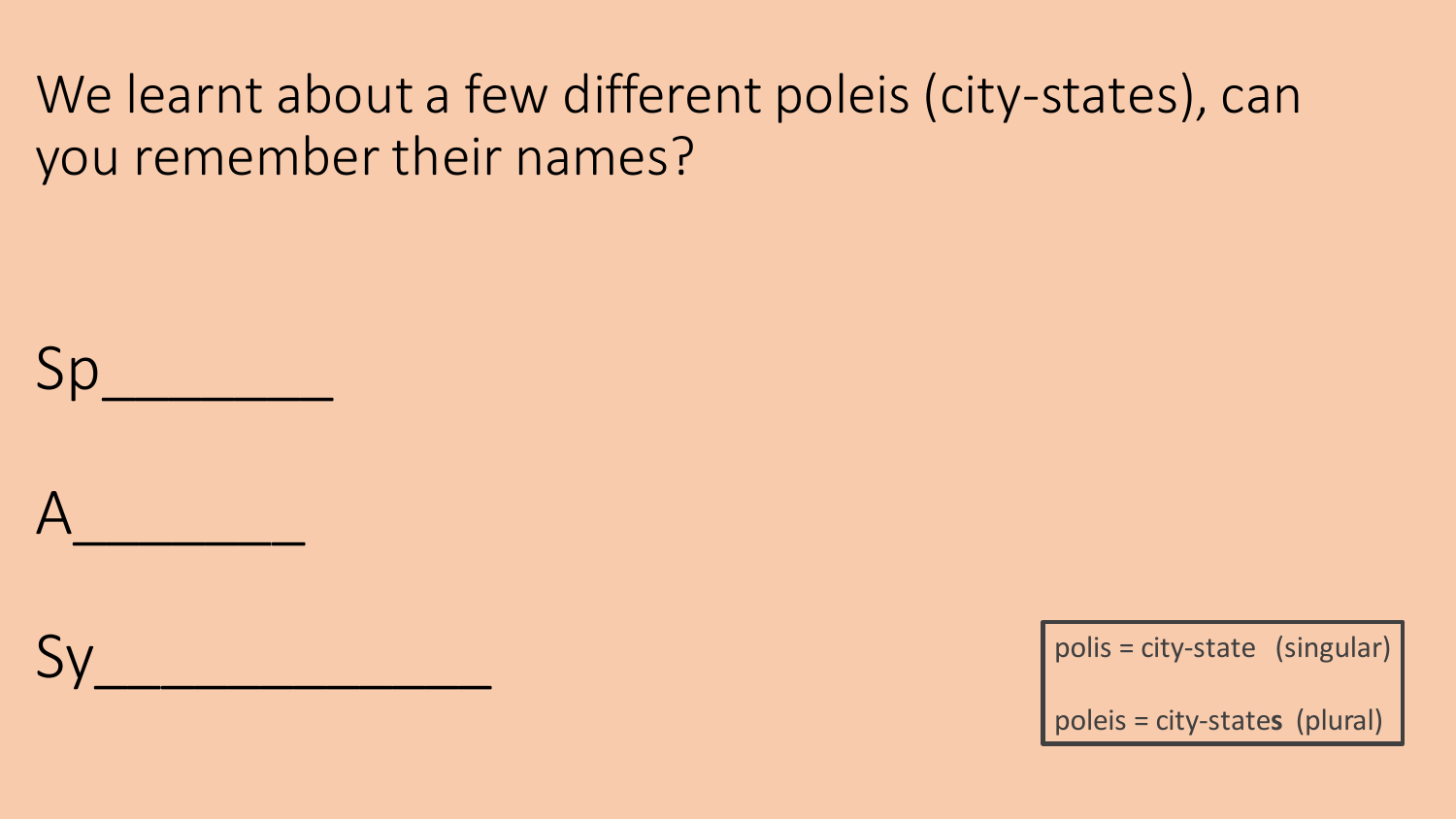#### Sparta

# Athens

# Syracuse

# Find them on the map.

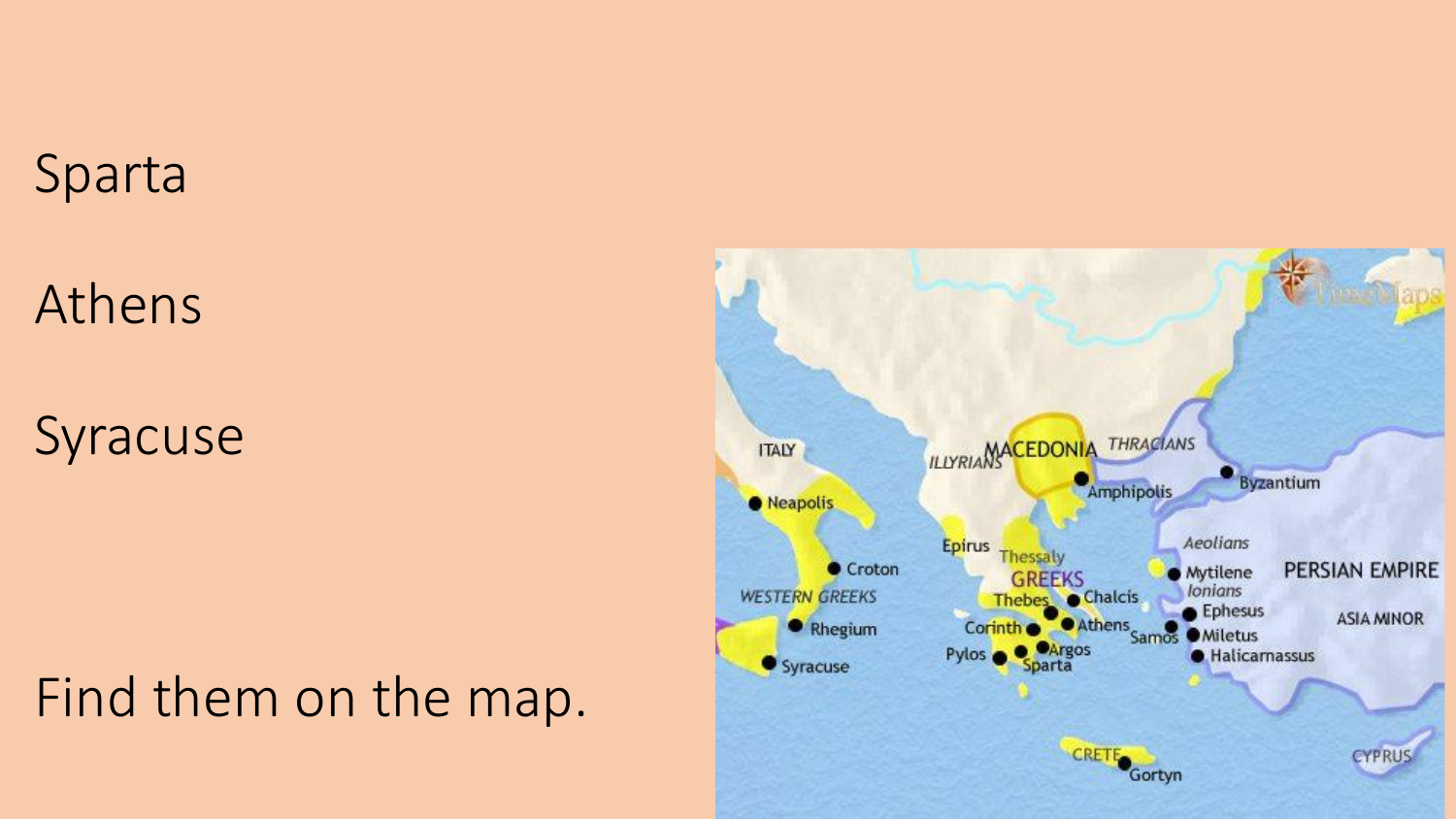#### You are now going to retrieve your knowledge about Athens through the same information drawing we did in class.

*You will need: -your Home Learning book -a pencil -the WPS youtube channel, and the video called '*20.04.20 Yr 3 & 4 Greek Polis' <https://www.youtube.com/channel/UC7XJ6Am7-Tdmnb6Vsn4vb9A/videos>

1-Watch the video. (No drawing at all! Just watch.) Watch it a second time.

2-Now try and draw it yourself, remembering what you can, try to say the information out loud to yourself as you do it.

3-Look at the last image of the video *(it's also on the next page)* and add in any extra bits you forgot.

4-Do it again, if possible to someone in your home, explaining it as you point to each part.